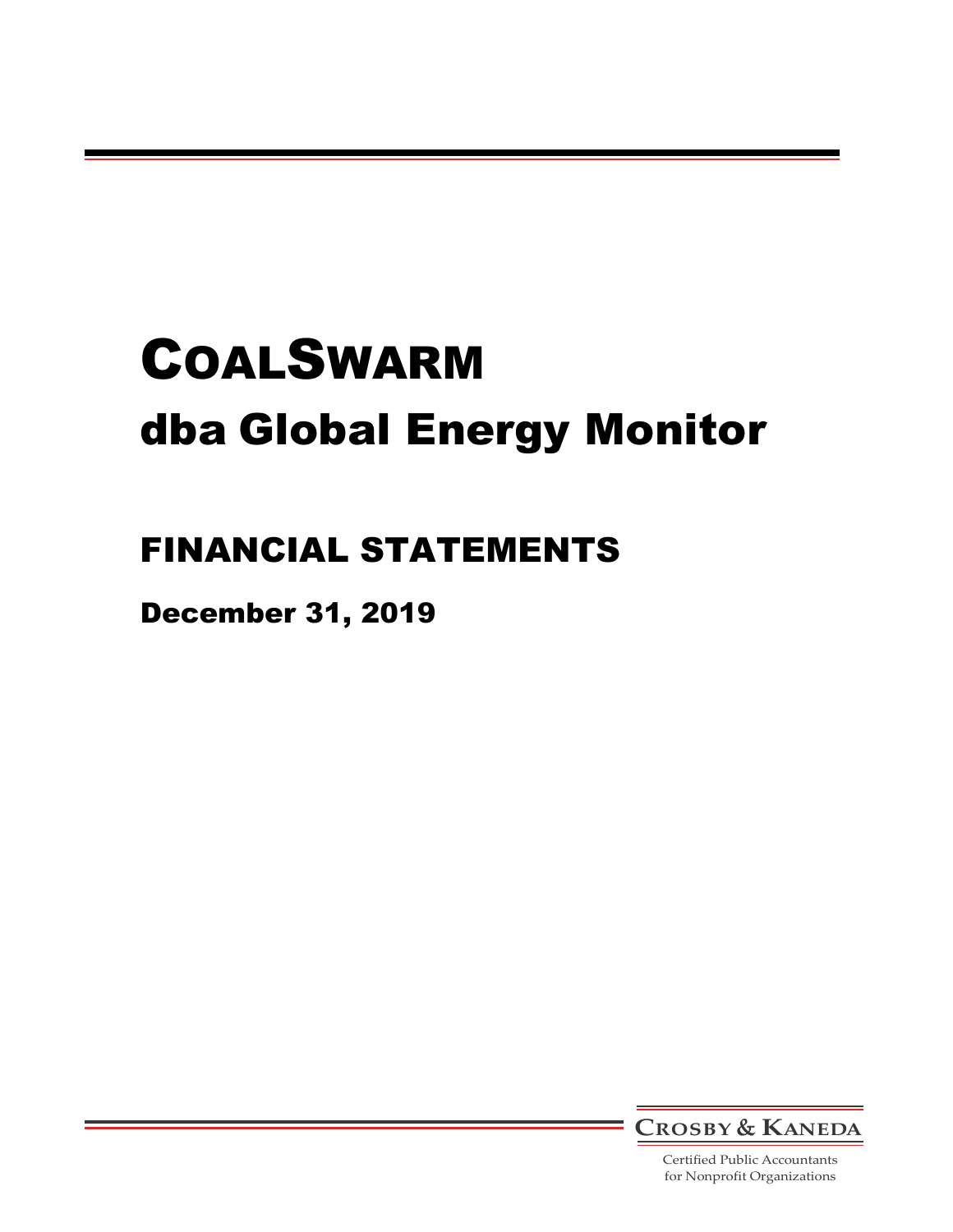# Contents

| <b>Independent Accountants' Review Report</b> |      |
|-----------------------------------------------|------|
| Financial Statements                          |      |
| <b>Statement of Financial Position</b>        |      |
| <b>Statement of Activities</b>                | 3    |
| <b>Statement of Cash Flows</b>                |      |
| <b>Statement of Functional Expenses</b>       | 5    |
| Notes to the Financial Statements             | 6-11 |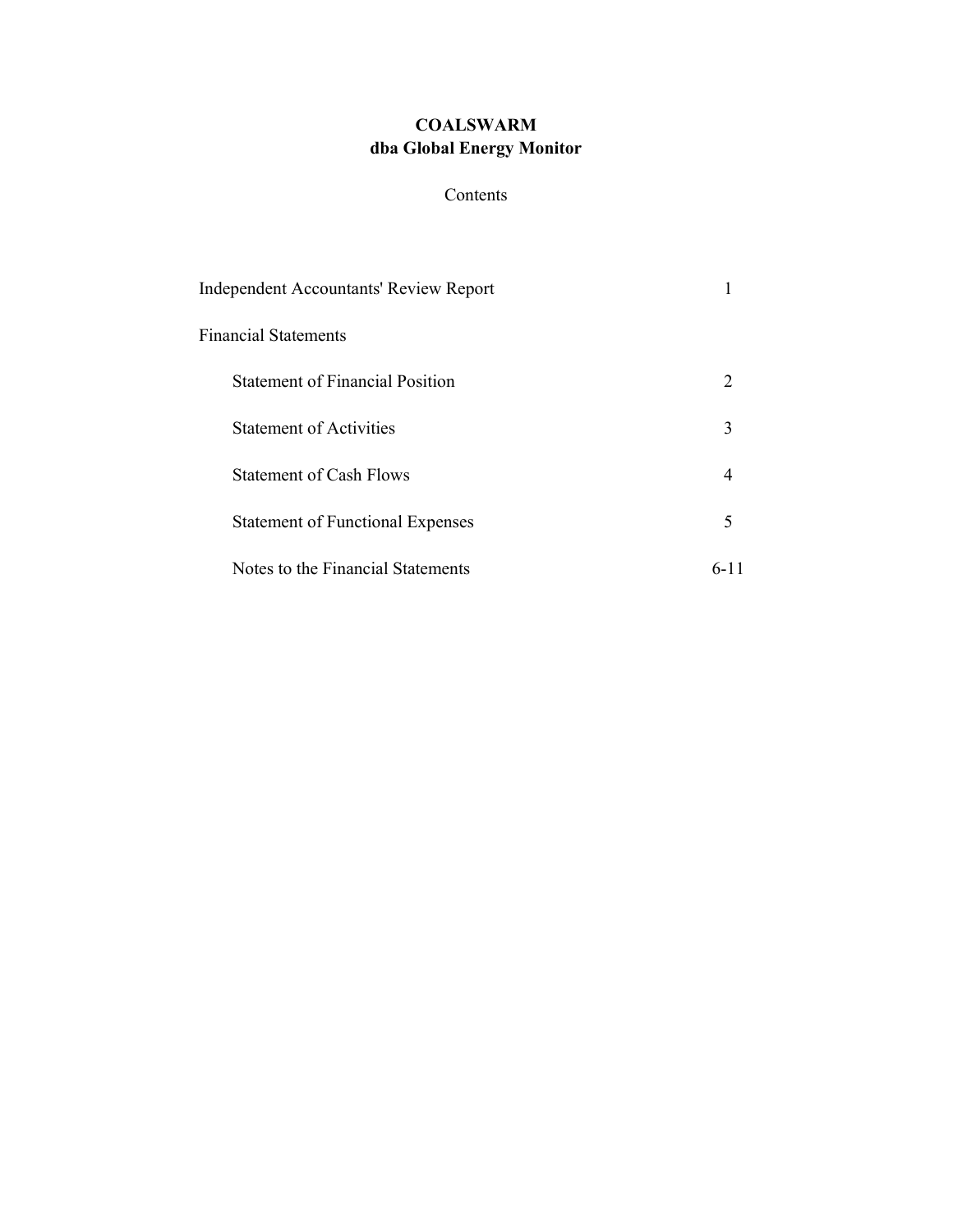**CROSBY & KANEDA**

Certified Public Accountants for Nonprofit Organizations

1970 Broadway Suite 930 Oakland, CA 94612 www.ckcpa.biz 510-835-2727

#### **INDEPENDENT ACCOUNTANTS' REVIEW REPORT**

Board of Directors CoalSwarm dba Global Energy Monitor San Francisco, California

We have reviewed the accompanying financial statements of CoalSwarm dba Global Energy Monitor (the Organization), which comprise the statement of financial position as of December 31, 2019, and the related statements of activities, cash flows and functional expenses for the year then ended, and the related notes to the financial statements. A review includes primarily applying analytical procedures to management's financial data and making inquiries of Organization management. A review is substantially less in scope than an audit, the objective of which is the expression of an opinion regarding the financial statements as a whole. Accordingly, we do not express such an opinion.

#### **Management's Responsibility for the Financial Statements**

Management is responsible for the preparation and fair presentation of these financial statements in accordance with accounting principles generally accepted in the United States of America; this includes the design, implementation, and maintenance of internal control relevant to the preparation and fair presentation of financial statements that are free from material misstatement whether due to fraud or error.

#### **Accountant's Responsibility**

Our responsibility is to conduct the review engagement in accordance with Statements on Standards for Accounting and Review Services promulgated by the Accounting and Review Services Committee of the American Institute of Certified Public Accountants. Those standards require us to perform procedures to obtain limited assurance as a basis for reporting whether we are aware of any material modifications that should be made to the financial statements for them to be in accordance with accounting principles generally accepted in the United States of America. We believe that the results of our procedures provide a reasonable basis for our conclusion. We are required to be independent of the Organization and to meet our other ethical responsibilities, in accordance with the relevant ethical requirements related to our reviews.

#### **Accountant's Conclusion**

Based on our review, we are not aware of any material modifications that should be made to the accompanying financial statements in order for them to be in accordance with accounting principles generally accepted in the United States of America.

My + Laneda CPAS LLP

Oakland, California November 2, 2020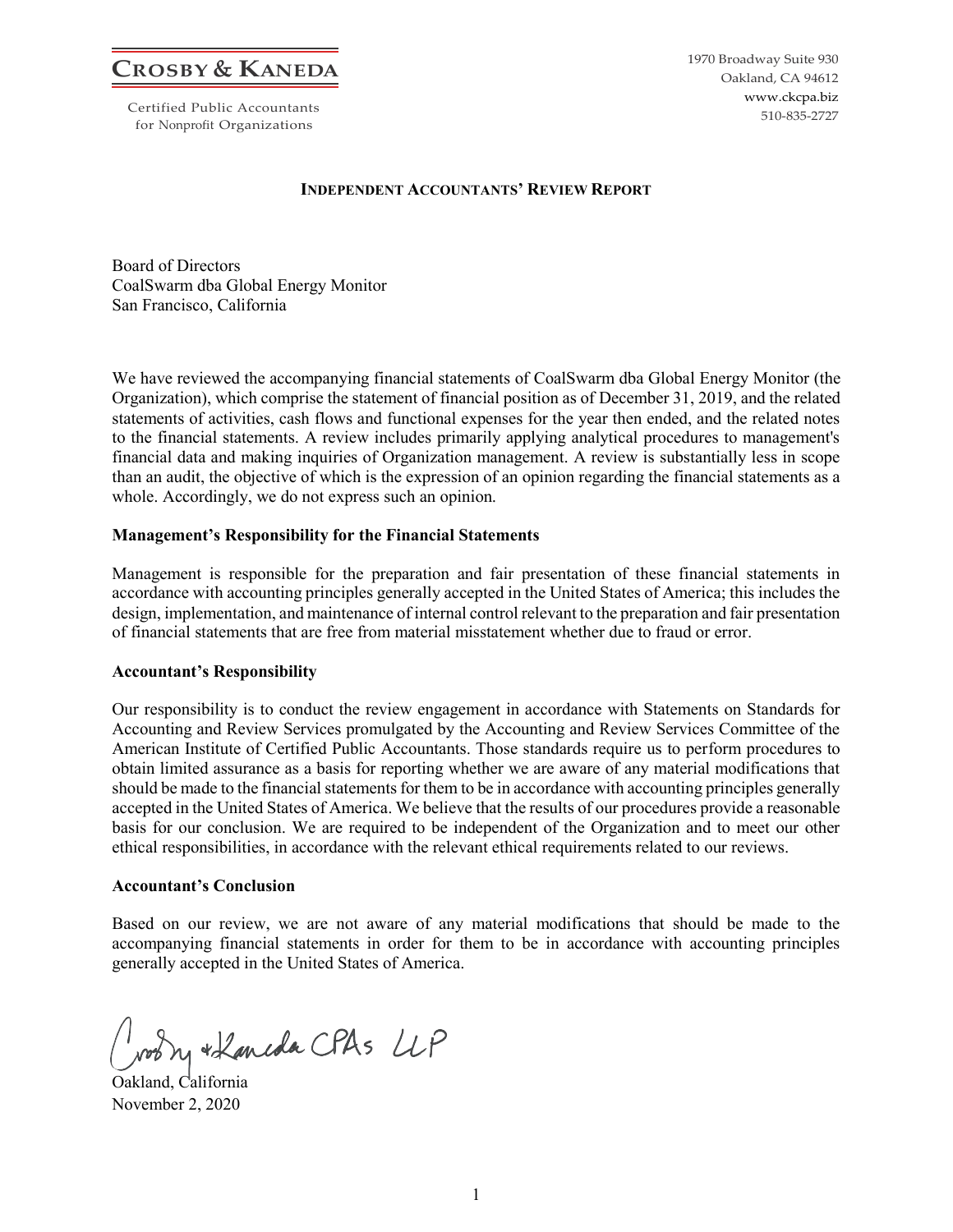# **dba Global Energy Monitor COALSWARM**

### **Statement of Financial Position December 31, 2019**

**\_\_\_\_\_\_\_\_\_\_\_\_\_\_\_\_\_\_\_\_\_\_\_\_\_\_\_\_\_\_\_\_**

#### **Assets**

| <b>Current Assets</b>       |              |
|-----------------------------|--------------|
| Cash and cash equivalents   | 159,211<br>S |
| Grants receivable           | 639,313      |
| Prepaid expenses            | 1,052        |
| <b>Total Current Assets</b> | 799,576      |
| <b>Total Assets</b>         | 799,576      |

#### **Liabilities and Net Assets**

| <b>Current Liabilities</b>            |         |
|---------------------------------------|---------|
| Accounts payable and accrued expenses | 3,637   |
| Accrued vacation                      | 18,662  |
| <b>Total Liabilities</b>              | 22,299  |
| Net Assets                            |         |
| Without donor restrictions            | 229,375 |
| With donor restrictions (Note 4)      | 547,902 |
| <b>Total Net Assets</b>               | 777,277 |
| Total Liabilities and Net Assets      | 799,576 |

See Independent Accountants' Review Report and Notes to the Financial Statements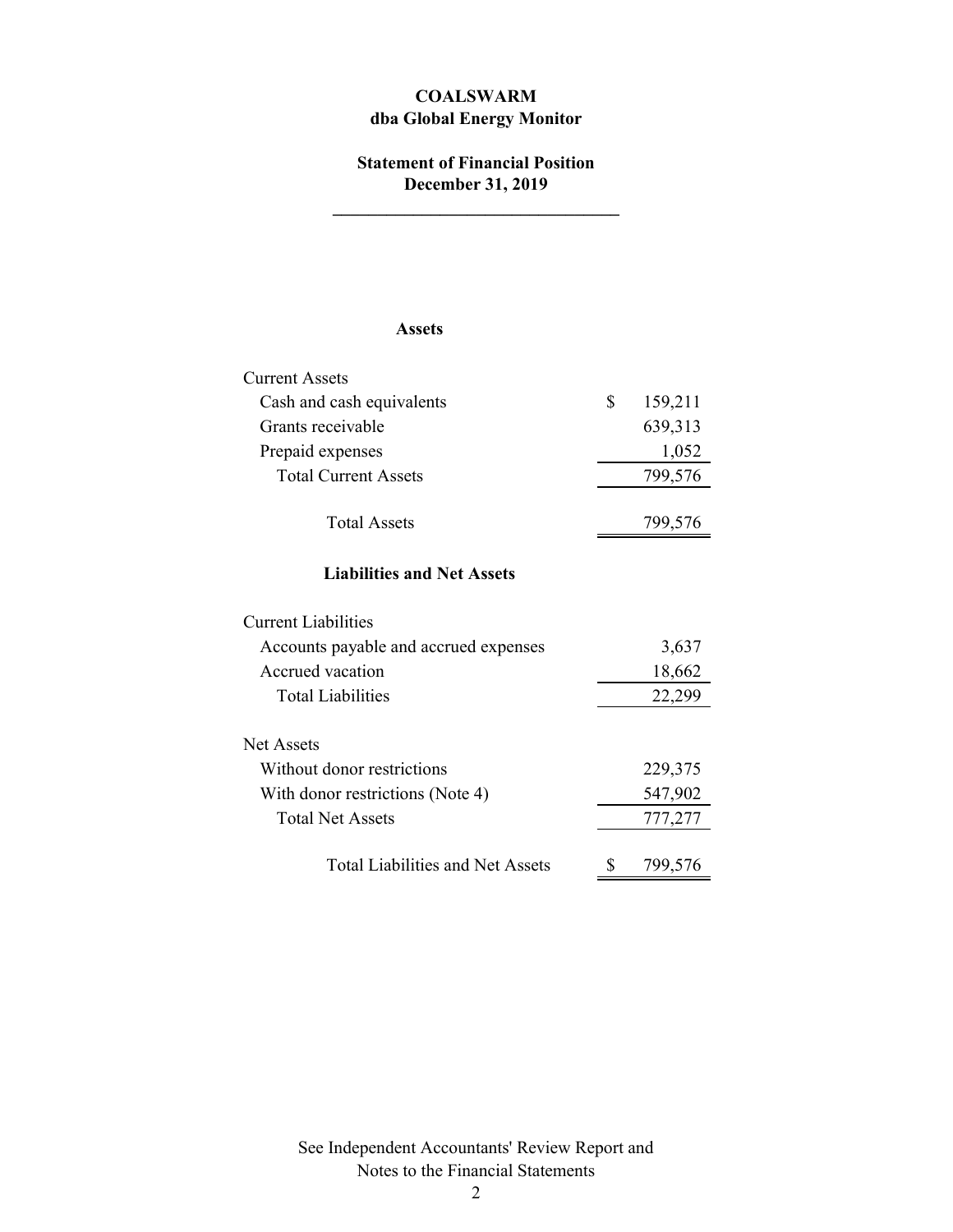# **Statement of Activities For the Year Ended December 31, 2019**

**\_\_\_\_\_\_\_\_\_\_\_\_\_\_\_\_\_\_\_\_\_\_\_\_\_\_\_\_\_\_\_\_**

|                                   | <b>Without Donor</b> |         | With Donor   |            |       |           |
|-----------------------------------|----------------------|---------|--------------|------------|-------|-----------|
|                                   | Restrictions         |         | Restrictions |            | Total |           |
| <b>Support and Revenue</b>        |                      |         |              |            |       |           |
| Contributions                     | \$                   | 4,355   | \$           |            | \$    | 4,355     |
| Grants                            |                      | 33,708  |              | 1,057,000  |       | 1,090,708 |
| Program service fees              |                      | 46,995  |              |            |       | 46,995    |
| Exchange rate gain (loss)         |                      | (8,395) |              |            |       | (8,395)   |
| Support provided by expiring time |                      |         |              |            |       |           |
| and purpose restrictions          |                      | 685,887 |              | (685, 887) |       |           |
| <b>Total Support and Revenue</b>  |                      | 762,550 |              | 371,113    |       | 1,133,663 |
| <b>Expenses</b><br>Program        |                      |         |              |            |       |           |
| Coal                              |                      | 416,353 |              |            |       | 416,353   |
| Oil $&$ Gas                       |                      | 223,281 |              |            |       | 223,281   |
| <b>Total Program</b>              |                      | 639,634 |              |            |       | 639,634   |
| Management and general            |                      | 54,340  |              |            |       | 54,340    |
| Fundraising                       |                      | 47,823  |              |            |       | 47,823    |
| <b>Total Expenses</b>             |                      | 741,797 |              |            |       | 741,797   |
| Change in net assets              |                      | 20,753  |              | 371,113    |       | 391,866   |
| Net assets, beginning of year     |                      | 208,622 |              | 176,789    |       | 385,411   |
| Net assets, end of year           | \$                   | 229,375 |              | 547,902    | S     | 777,277   |

See Independent Accountants' Review Report and Notes to the Financial Statements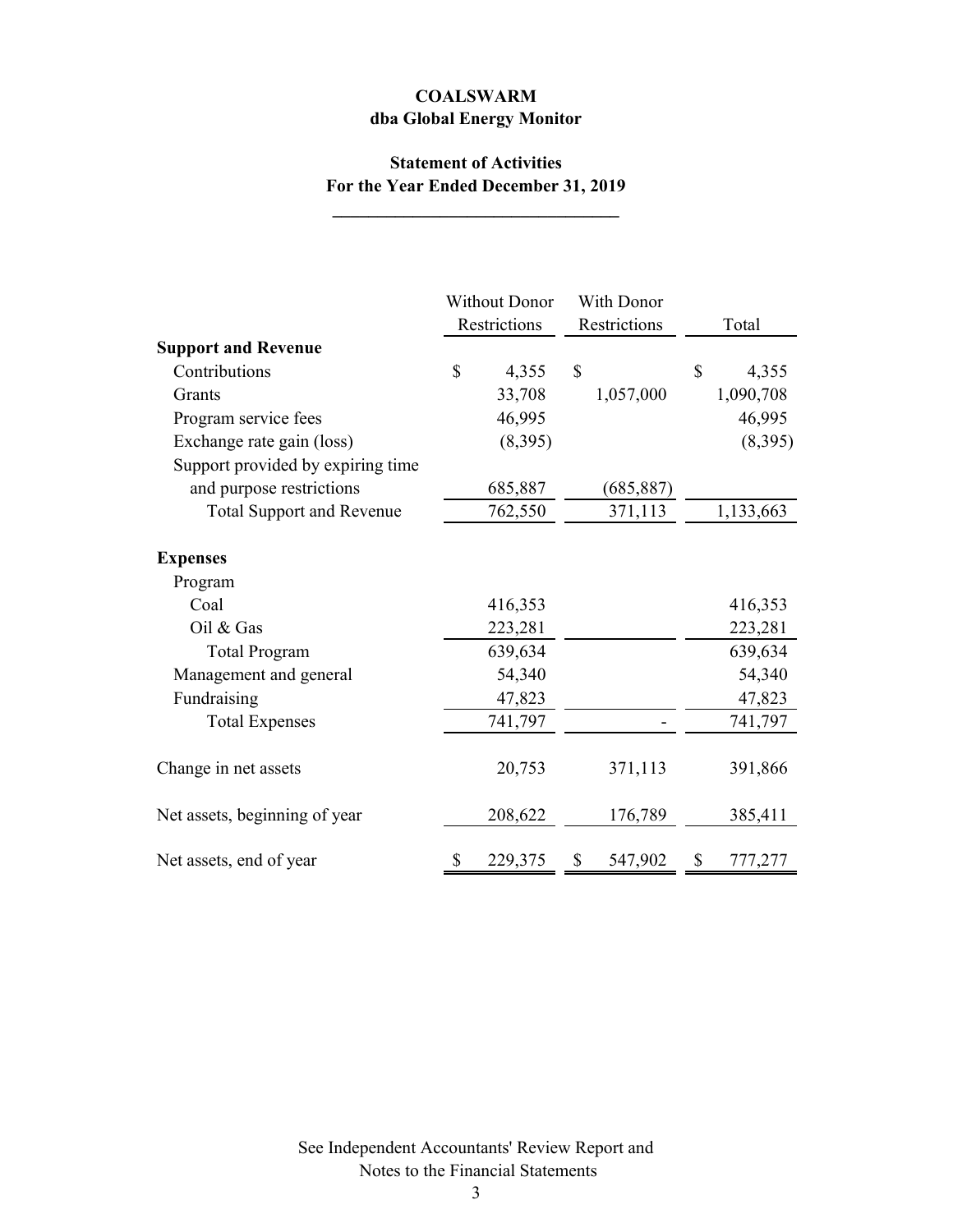# **Statement of Cash Flows For the Year Ended December 31, 2019**

**\_\_\_\_\_\_\_\_\_\_\_\_\_\_\_\_\_\_\_\_\_\_\_\_\_\_\_\_\_\_\_\_**

| <b>Cash flows from operating activities:</b>          |               |
|-------------------------------------------------------|---------------|
| Change in net assets                                  | \$<br>391,866 |
| Adjustments to reconcile change in net assets to cash |               |
| provided (used) by operating activities               |               |
| Change in assets and liabilities:                     |               |
| Grants receivable                                     | (368, 414)    |
| Prepaid expenses                                      | (199)         |
| Accounts payable and accrued expenses                 | (6,398)       |
| Accrued vacation                                      | 18,662        |
| Net cash provided (used) by operating activities      | 35,517        |
| Net change in cash and cash equivalents               | 35,517        |
| Cash and cash equivalents, beginning of year          | 123,694       |
| Cash and cash equivalents, end of year                | 159,211       |

See Independent Accountants' Review Report and Notes to the Financial Statements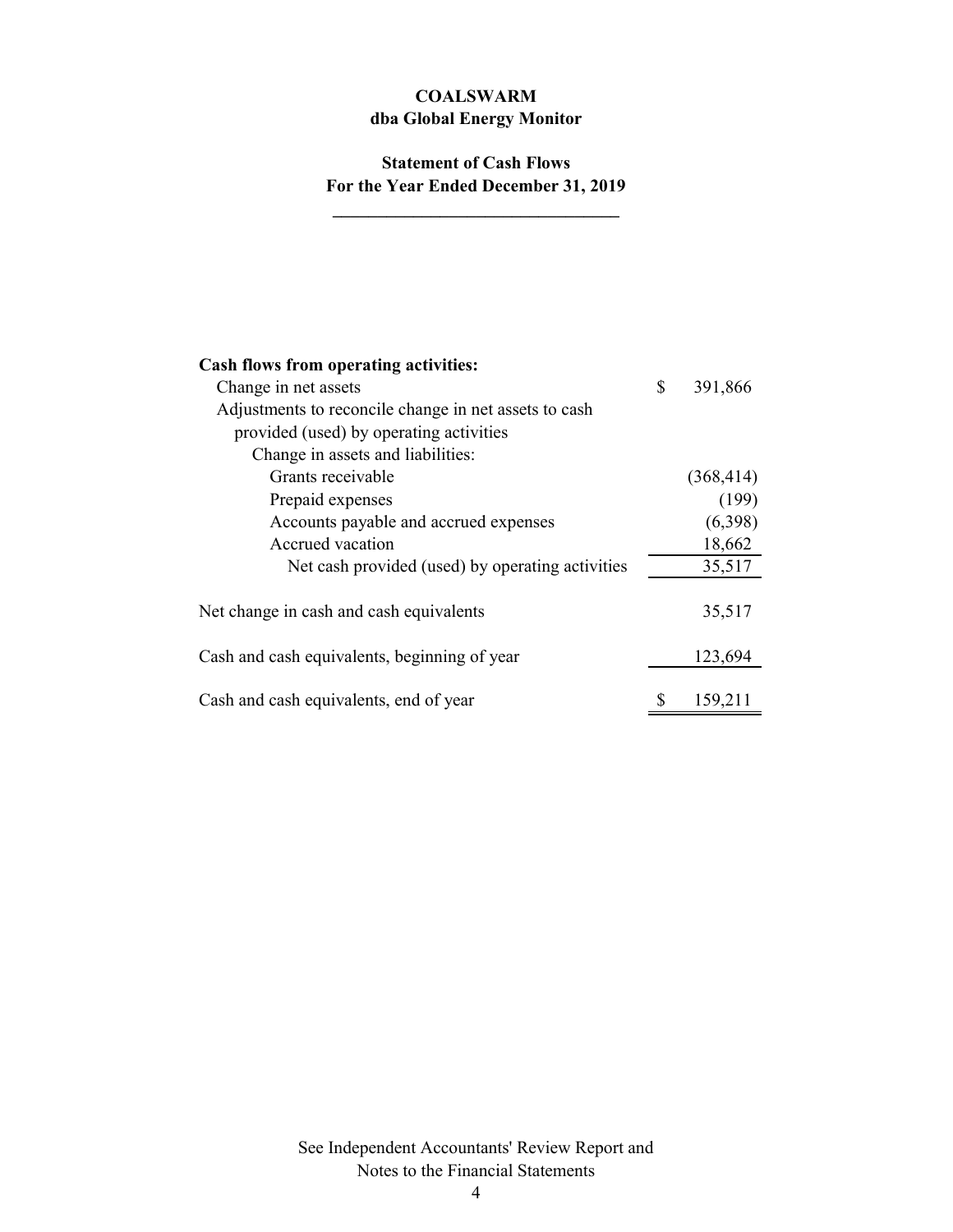# **Statement of Functional Expenses For the Year Ended December 31, 2019**

**\_\_\_\_\_\_\_\_\_\_\_\_\_\_\_\_\_\_\_\_\_\_\_\_\_\_\_\_\_\_\_\_**

|                                 | Program       | Management<br>and General | Fundraising  | Total         |
|---------------------------------|---------------|---------------------------|--------------|---------------|
| <b>Salaries</b>                 | \$<br>388,200 | \$<br>18,189              | \$<br>41,326 | \$<br>447,715 |
| Employee benefits               | 26,282        | 2,358                     | 1,985        | 30,625        |
| Payroll taxes                   | 30,138        | 1,379                     | 3,240        | 34,757        |
| <b>Total Personnel</b>          | 444,620       | 21,926                    | 46,551       | 513,097       |
|                                 |               |                           |              |               |
| Accounting                      |               | 20,201                    |              | 20,201        |
| Program consultants             | 170,152       |                           |              | 170,152       |
| Editing, translation and design | 9,604         |                           |              | 9,604         |
| Office expenses                 |               | 485                       |              | 485           |
| Information technology          | 6,398         | 10,189                    | 438          | 17,025        |
| Travel                          | 6,319         |                           | 267          | 6,586         |
| Insurance                       | 2,541         | 142                       | 192          | 2,875         |
| Dues, licenses, service fees    |               | 1,397                     | 375          | 1,772         |
| <b>Total Expenses</b>           | 639,634       | \$<br>54,340              | \$<br>47,823 | \$<br>741,797 |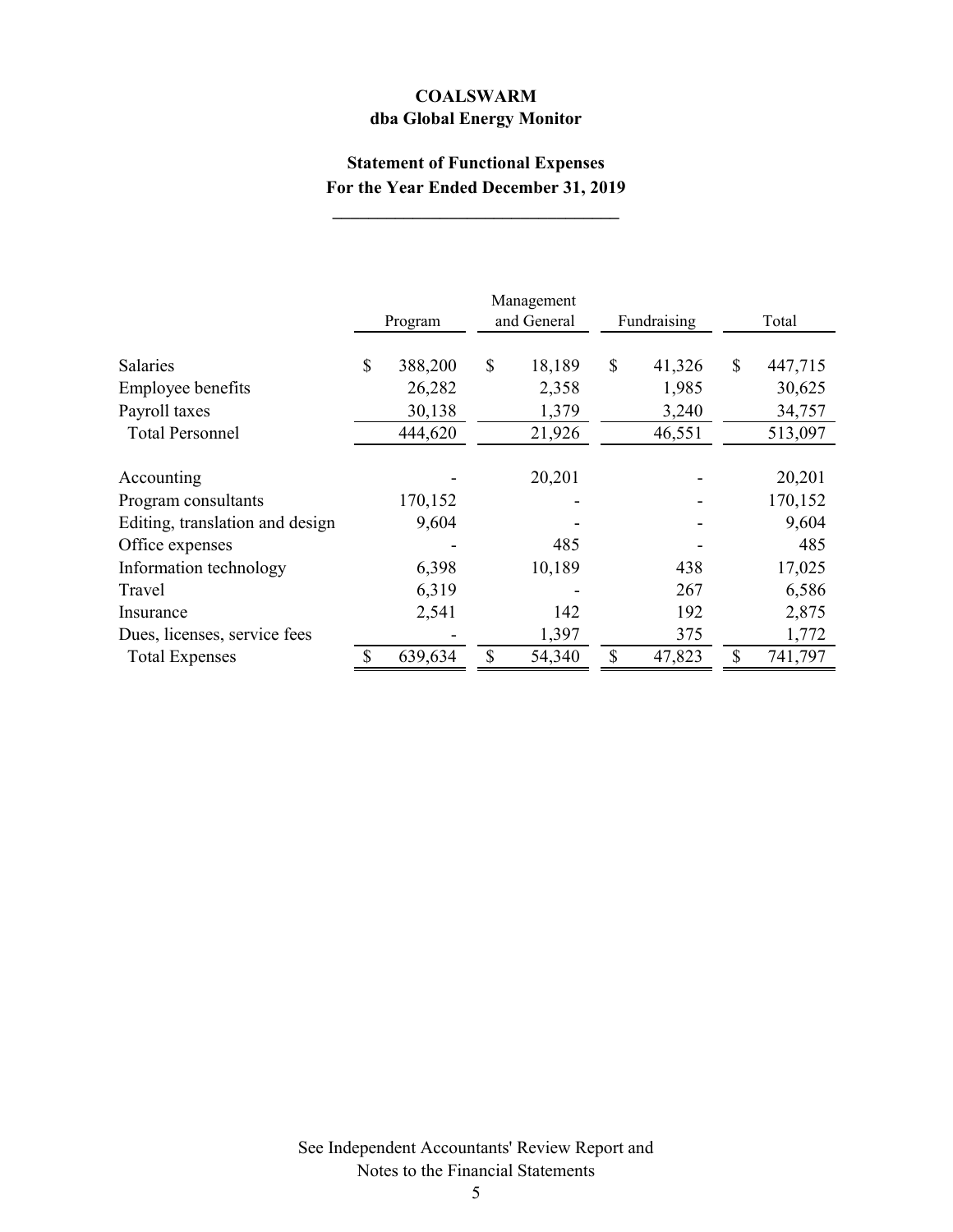#### **Notes to the Financial Statements For the Year Ended December 31, 2019**

#### **NOTE 1: NATURE OF ACTIVITIES**

CoalSwarm dba Global Energy Monitor (the Organization) is a California nonprofit public benefit corporation. Its mission is to develop and share information on international energy projects in support of the worldwide movement for clean power. The Organization is a network of professional researchers and volunteers developing collaborative informational resources on fossil fuels and alternative technologies. These resources include websites, databases, maps, and other tools, all of which are made available to further public understanding of critical energy issues.

#### **NOTE 2: SIGNIFICANT ACCOUNTING POLICIES**

#### **Basis of Accounting**

The accompanying financial statements have been prepared on the accrual basis of accounting in accordance with accounting principles generally accepted in the United States of America (GAAP).

#### **Net Assets**

The financial statements report net assets and changes in net assets in two classes that are based upon the existence or absence of restrictions on use that are placed by its donors, as follows:

*Net assets without donor restrictions* – are resources available to support operations. The only limits on the use of the net assets are the broad limits resulting from the nature of the Organization, the environment in which it operates, the purposes specified in its corporate documents and its application for tax-exempt status, and any limits resulting from contractual agreements with creditors and others that are entered into in the course of its operations.

*Net assets with donor restrictions* – are resources that are restricted by a donor for use for a particular purpose or in a particular period. Some donor-imposed restrictions are temporary in nature, and the restriction will expire when the resources are used in accordance with the donor's instructions or when the stipulated time has passed. Other donor-imposed restrictions are perpetual in nature; the Organization must continue to use the resources in accordance with the donor's instructions.

When a donor's restriction is satisfied, either by using the resources in the manner specified by the donor or by the passage of time, the expiration of the restriction is reported in the financial statements by reclassifying the net assets from net assets with donor restrictions to net assets without donor restrictions. Net assets restricted for acquisition of building or equipment (or less commonly, the contribution of those net assets directly) are reported as net assets with donor restrictions until the specified asset is placed in service by the Organization, unless the donor provides more specific directions about the period of its use.

#### **Classification of Transactions**

All revenues and net gains are reported as increases in net assets without donor restrictions in the statement of activities unless the donor specified the use of the related resources for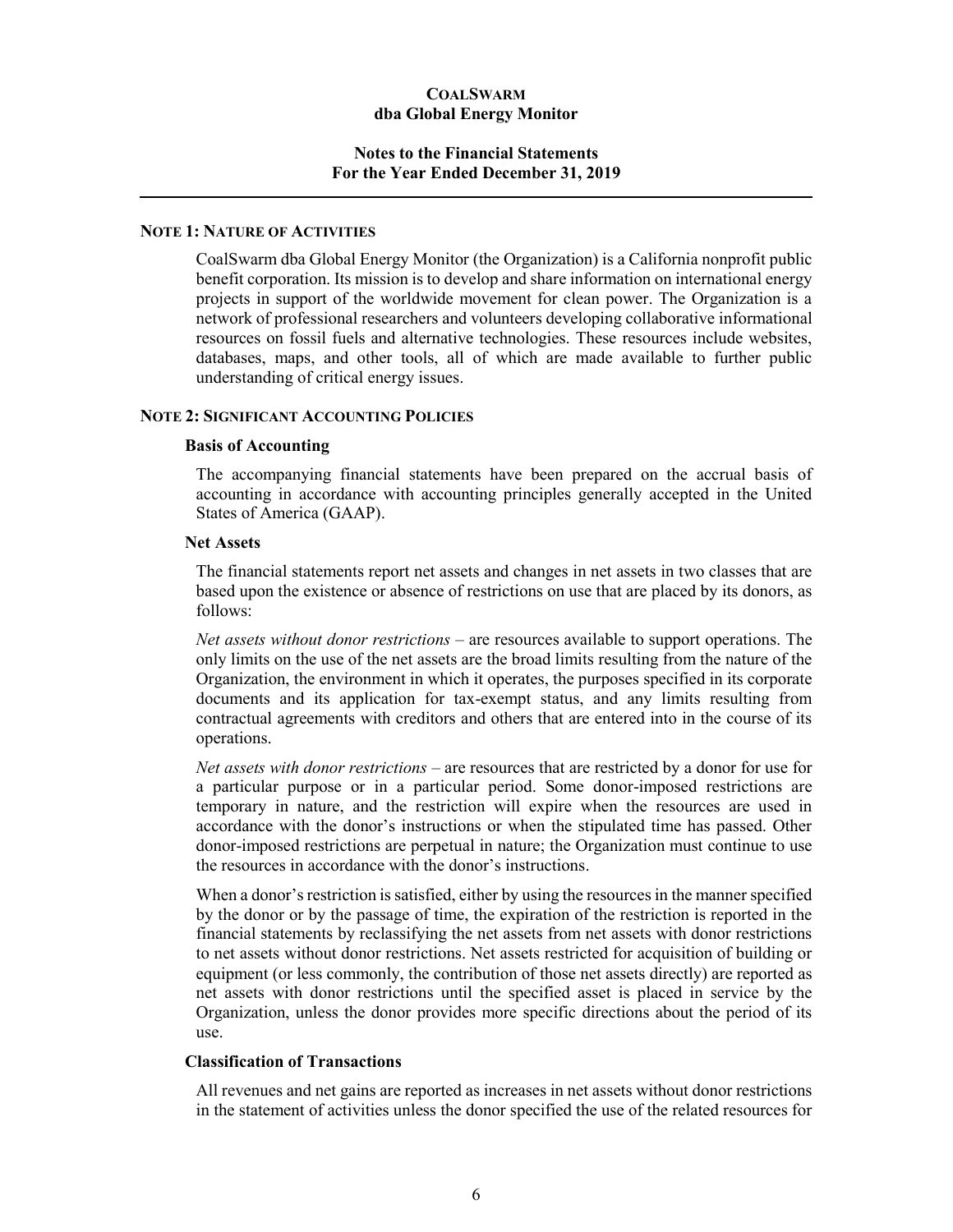#### **Notes to the Financial Statements For the Year Ended December 31, 2019**

a particular purpose or in a future period. All expenses and net losses are reported as decreases in net assets without donor restrictions.

#### **Accounting for Contributions**

Contributions, including unconditional promises to give, are recognized when received. All contributions are reported as increases in net assets without donor restrictions unless the contributed assets are specifically restricted by the donor. Amounts received that are restricted by the donor to use in future periods or for specific purposes are reported as increases in net assets with donor restrictions. Unconditional promises with payments due in future years have an implied restriction to be used in the year the payment is due, and therefore are reported as restricted until payment is due, unless the contribution is clearly intended to support activities of the current fiscal year. Conditional promises are not recognized until they become unconditional, that is, until all conditions on which they depend are substantially met.

#### **Program Service Fees**

Program services fees consist of revenue from analysis of new coal plants and units, speaker fees, expert consultation, coal plant tracking and reporting and other activities. The Organization primarily uses fixed fee agreements, and revenue is recognized as performance obligations are satisfied.

#### **Income Taxes**

The Internal Revenue Service and the California Franchise Tax Board have determined that the Organization is exempt from federal and state income taxes under IRC  $501(c)(3)$ and California RTC 23701(d). The Organization has evaluated its current tax positions as of December 31, 2019 and is not aware of any significant uncertain tax positions for which a reserve would be necessary. The Organization's tax returns are generally subject to examination by federal and state taxing authorities for three and four years, respectively, after they are filed.

#### **Contributed Services**

Contributed services are reflected in the financial statements at the fair value of the services received only if the services (a) create or enhance nonfinancial assets or (b) require specialized skills, are performed by people with those skills, and would otherwise be purchased by the Organization.

#### **Contributions Receivable**

Contributions receivable including pledges and grants receivable are unconditional promises to give that are recognized as contributions when the promise is received. Contributions receivable that are expected to be collected in less than one year are reported at net realizable value. Contributions receivable that are expected to be collected in more than one year are recorded at fair value at the date of promise. That fair value is computed using a present value technique applied to anticipated cash flows. The Organization has evaluated the value of the discount and concluded that it was not material for recognition. The Organization considers all contributions receivable to be fully collectible at December 31, 2019. Accordingly, no allowance for doubtful accounts was deemed necessary. If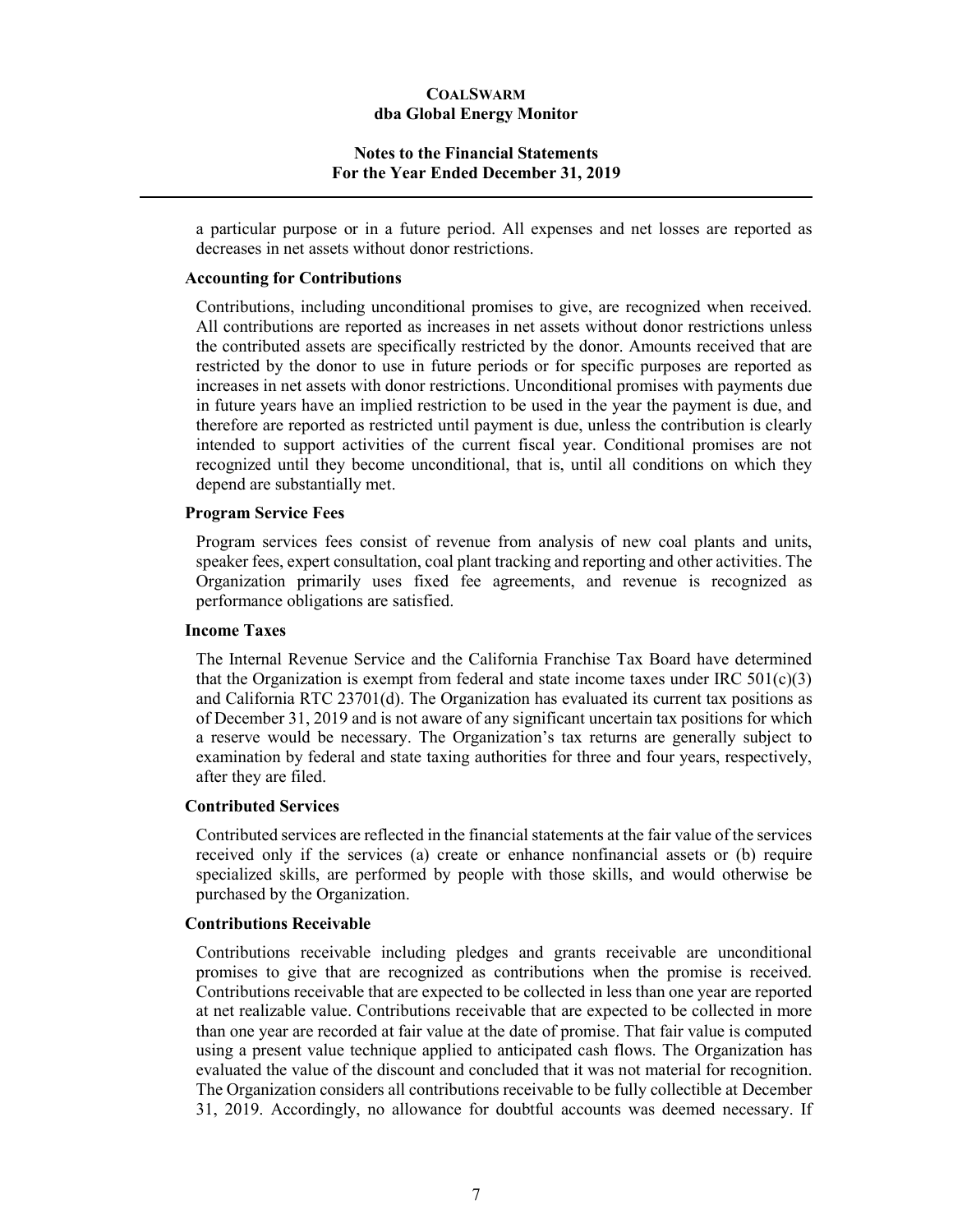#### **Notes to the Financial Statements For the Year Ended December 31, 2019**

amounts become uncollectible, they are charged to expense in the period in which that determination is made.

#### **Estimates**

The preparation of financial statements in conformity with GAAP requires management to make estimates and assumptions that affect the reported amounts of assets and liabilities and disclosures of contingent assets and liabilities at the date of the financial statements and the reported amounts of revenues and expenses during the reporting period. Accordingly, actual results could differ from those estimates.

#### **Cash Equivalents**

For purposes of the statement of cash flows, the Organization considers all money market funds and other highly liquid investments with original maturities of three months or less when purchased to be cash equivalents. Cash and cash equivalents held in investments accounts for investment purposes, if any, are treated as part of investment balances for purposes of the statement of cash flows.

#### **Fair Value Measurements**

Fair value is defined as the exchange price that would be received for an asset or paid to transfer a liability (an exit price) in the principal or most advantageous market for the asset or liability in an orderly transaction between market participants on the measurement date. The Organization determines the fair values of its assets and liabilities based on a fair value hierarchy that includes three levels of inputs that may be used to measure fair value.

Level 1 - Quoted prices (unadjusted) in active markets for identical assets or liabilities that the Organization has the ability to access at the measurement date.

Level 2 - Inputs other than quoted market prices that are observable for the asset or liability, either directly or indirectly.

Level 3 - Unobservable inputs for the assets or liability.

The Organization had no assets or liabilities recorded at fair value on December 31, 2019.

#### **Concentration of Credit Risk**

At times, the Organization may have deposits in excess of federally insured limits. The risk is managed by maintaining all deposits in high quality financial institutions.

#### **Property and Equipment**

All acquisitions of property and equipment in excess of \$5,000 and all expenditures for repairs and maintenance, renewals, and betterments that materially prolong the useful lives of assets are capitalized. Property and equipment are stated at cost or, if donated, at the approximate fair value at the date of donation. Depreciation is computed using the straightline method over the estimated useful lives on the property and equipment. Certain software development costs for externally marketed software may be capitalized if the Organization expects to generate revenue through the sale or lease of such software. The Organization had no property and equipment that met this capitalization policy at December 31, 2019.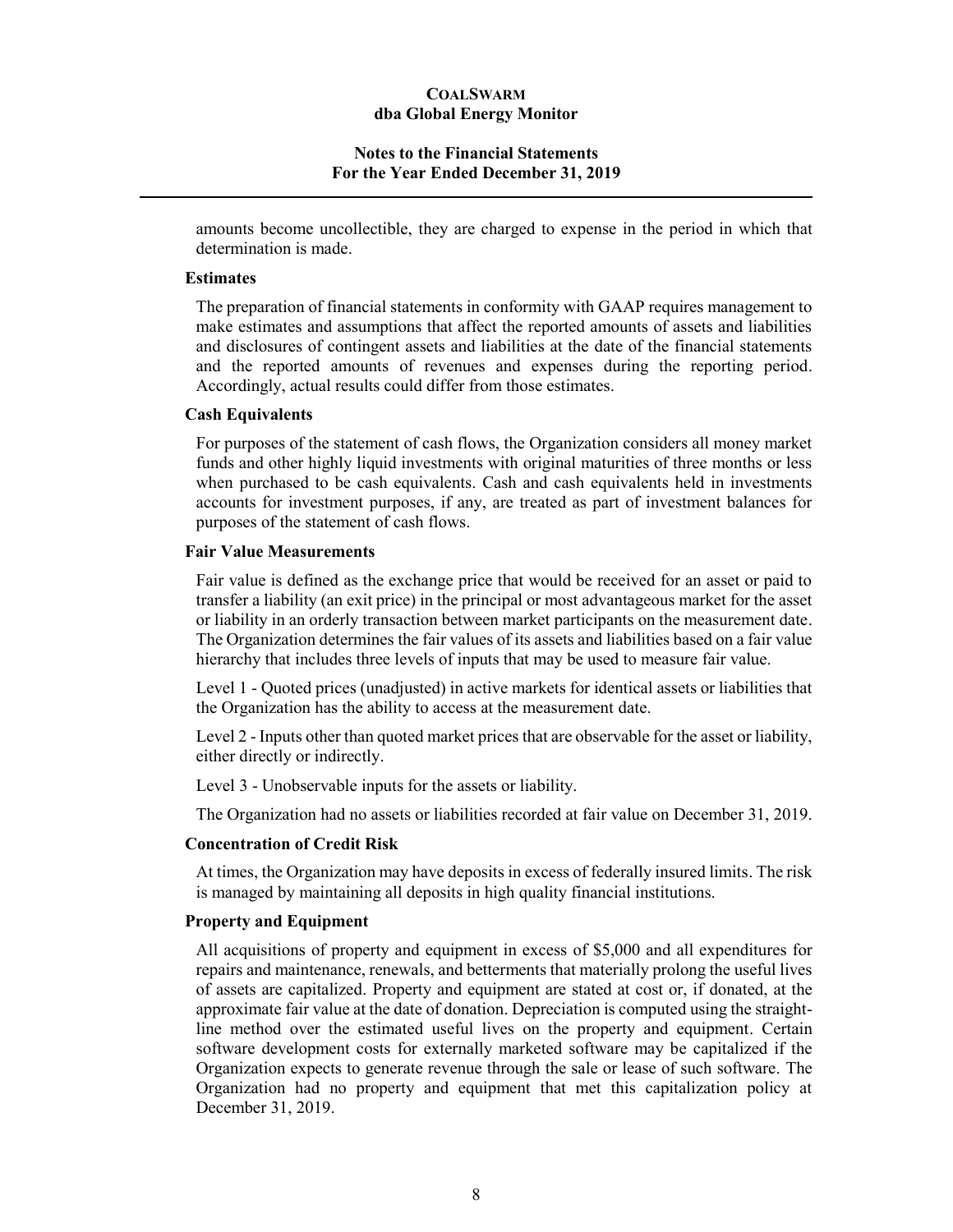#### **Notes to the Financial Statements For the Year Ended December 31, 2019**

#### **Expense Recognition and Allocation**

The cost of providing the Organization's programs and other activities is summarized on a functional basis in the statement of activities and statement of functional expenses. Expenses that can be identified with a specific program or support service are charged directly to that program or support service. Costs common to multiple functions have been allocated among the various functions using a reasonable allocation method that is consistently applied as follows:

Salaries and wages, benefits, and payroll taxes are allocated based on estimated staff allocations by functional area prepared at the individual staff level for all staff on an annual basis.

Information technology, insurance costs and other expenses that cannot be directly identified are allocated on the basis of staff allocation for each program and supporting activity.

Management and general expenses include those costs that are not directly identifiable with any specific program, but which provide for the overall support and direction of the Organization.

Fundraising costs are expensed as incurred, even though they may result in contributions received in future years. The Organization generally does not conduct fundraising activities in conjunction with its other activities. Additionally, advertising costs are expensed as incurred.

#### **NOTE 3: CONTINGENCIES**

#### **Compliance with Donor Restrictions**

Grant awards require the fulfillment of certain conditions as set forth in the provisions of the grants. Failure to fulfill the conditions could result in the return of the funds to the grantors. The Organization deems this contingency remote since by accepting the grants and their terms, it has accommodated the objectives of the Organization to the provisions of the grants. The Organization's management is of the opinion that the Organization has complied with the terms of all grants.

#### **NOTE 4: NET ASSETS WITH DONOR RESTRICTIONS**

Net assets with donor restrictions were available as follows as of December 31, 2019:

| Coal                  | S | 18,103  |
|-----------------------|---|---------|
| News and data support |   | 7.799   |
| Oil and gas           |   | 322,000 |
| Steel                 |   | 200,000 |
| Total                 |   | 547.902 |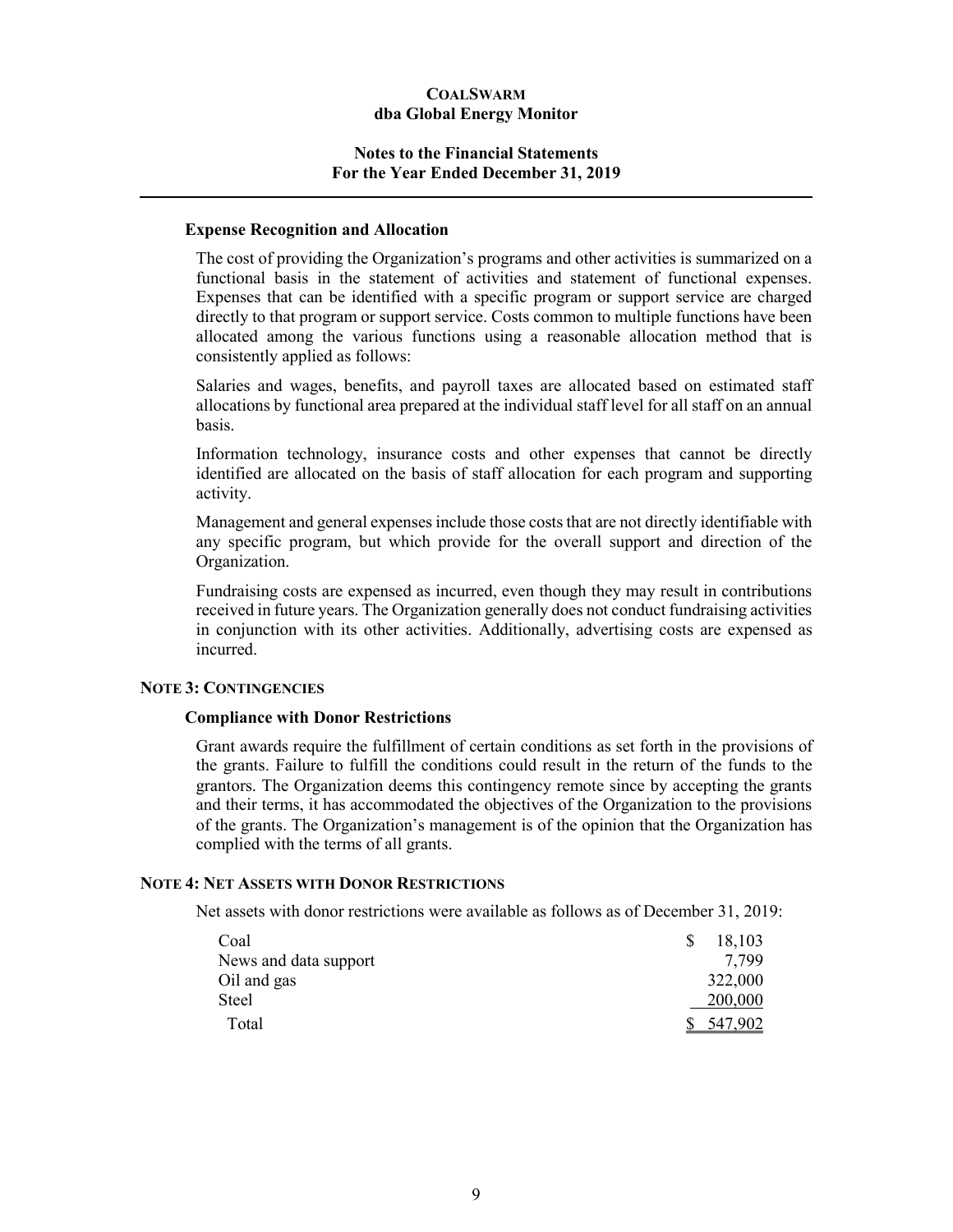#### **Notes to the Financial Statements For the Year Ended December 31, 2019**

#### **NOTE 5: CONDITIONAL PROMISES TO GIVE**

In addition to the activity on the financials, the Organization may receive grants with future payments subject to certain conditions, performance barriers or rights of revocation. It is the Organization's policy to defer revenue recognition of conditional amounts until such conditions have been satisfied. As of December 31, 2019, conditional grants consisted of the following.

| Grant    | Award     | Recognized | Remaining |
|----------|-----------|------------|-----------|
| Grant I  | \$100,000 | \$50,000   | \$50,000  |
| Grant II | \$330,000 | \$297,000  | \$33,000  |

#### **NOTE 6: CONCENTRATIONS**

#### **Revenue and Receivables**

Three foundation grants made up 69% of the total revenue and support for the year ended December 31, 2019. Two receivables from foundation grants made up 85% of the total receivables for the year ended December 31, 2019.

#### **NOTE 7: RELATED PARTY ACTIVITY**

The Organization initially operated as a fiscal project of another nonprofit. Amounts due from this related party totaled \$8,628 as of December 31, 2019.

#### **NOTE 8: LIQUIDITY AND AVAILABILITY**

Financial assets available for general expenditure, that is, without donor or other restrictions limiting their use, within one year of December 31, 2019 are:

| Cash                                                       | \$159,211  |
|------------------------------------------------------------|------------|
| Grants receivable                                          | 639, 313   |
| Less net assets with donor restrictions – specific purpose | (547,902)  |
| Total                                                      | \$ 250,622 |

Available liquid assets include both funds without donor restrictions and those with donor time restrictions available for use within one year. The Organization holds cash in excess of its immediate needs in its bank account.

#### **NOTE 9: ACCOUNTING STANDARDS UPDATES**

The Organization adopted *ASU 2018-08 - Clarifying the Scope and the Accounting Guidance for Contributions Received and Contributions Made*. ASU 2018-08 updated the evaluation of contributions for conditionality, the classification of revenue between contract revenue and support, removes the exception for remote conditions as a barrier to recognition and makes certain other changes with respect to the accounting of contributions received and made. The adoption of this update did not result in a material change to the Organization's financials.